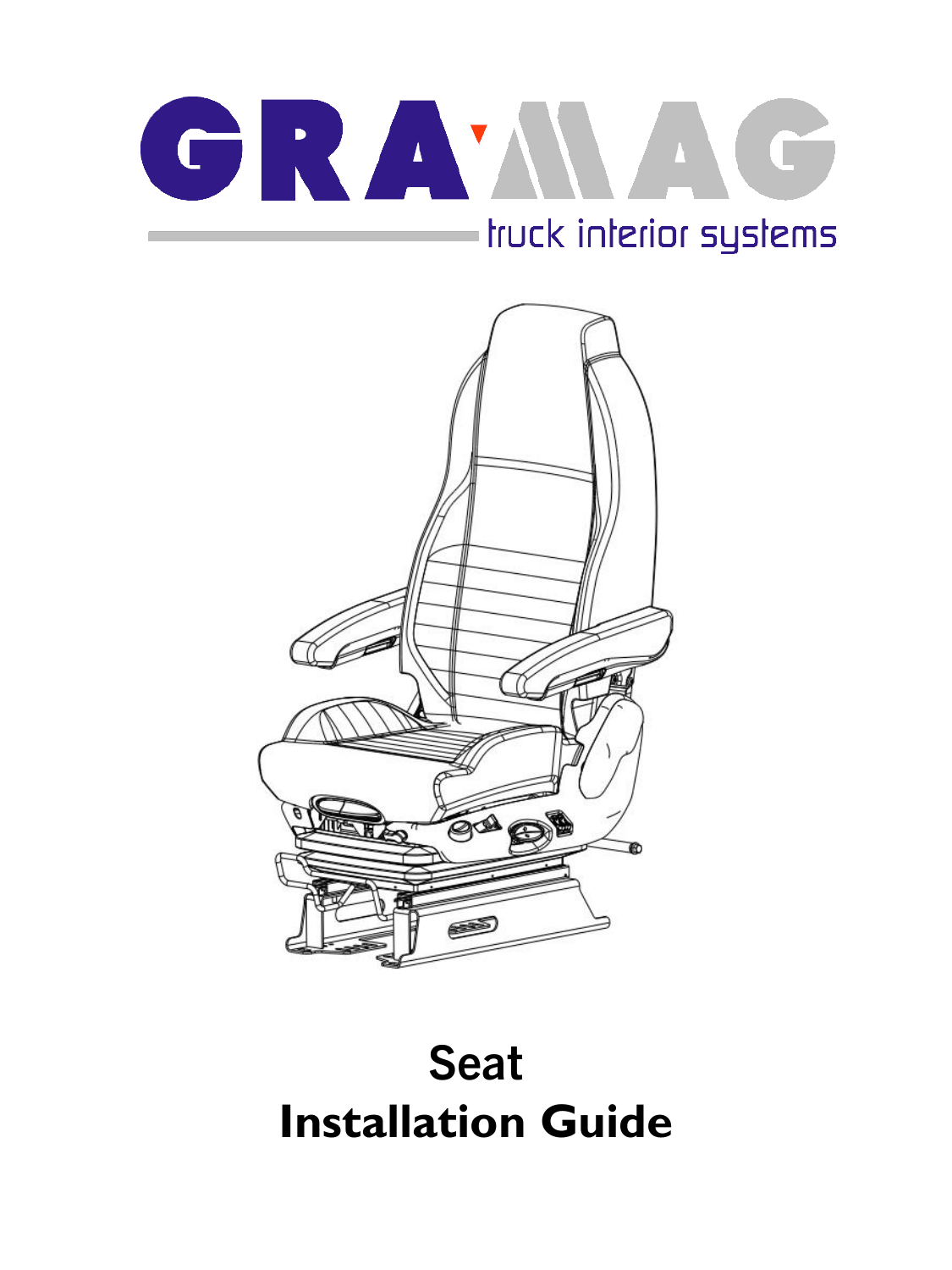## **INSTALLATION INSTRUCTIONS**

1. If your Cab Does not require a conversion kit skip to step 12 on page 8. Otherwise, move to step 2: **(Cabs not requiring conversion kit—PB 579, 567 and KW T680, T880, W990)**

2. You should have received a conversion kit along with your seat If your cab required one. The conversion kit should include the following

•Left and Right Riser •2 Adapter Plates •ICP BAR •4 1/2 Washers •10 m8 nuts •4 m8x25 bolts

•1 7/16 short bolt •2 7/16 long bolts

### 3. Unbolt the risers that came with the seat using a m13 socket or wrench.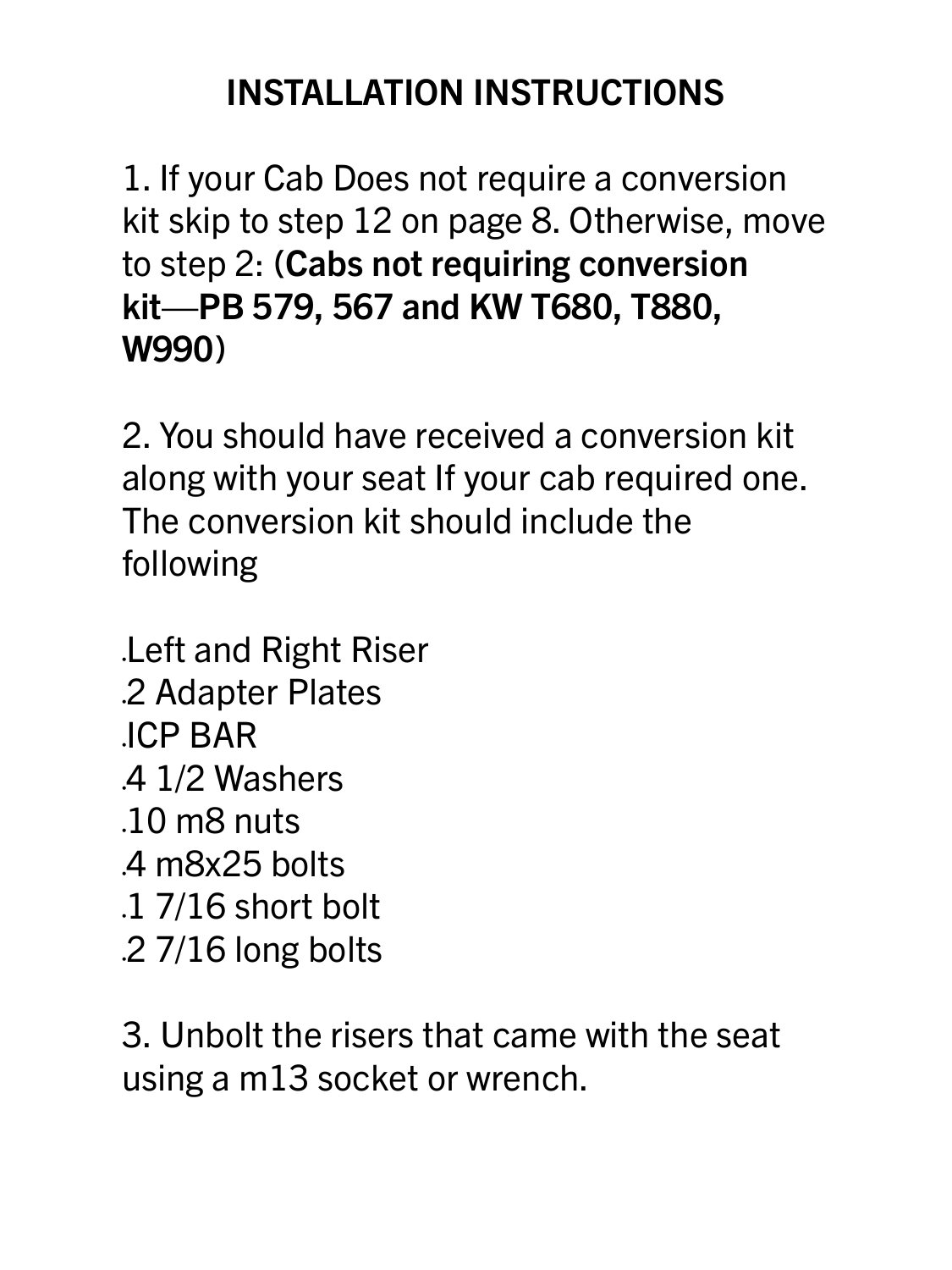4. Certain cabs will require the install of the adapter plates. If you do not need the adapter plates, you can skip to step 6, otherwise move to step 5.

5. Attach the adapter plates to the included risers using the m8 bolts and nuts provided. Use the riser holes shown in Figure #1. Insert the nuts from the bottom of the risers such that the nuts are on the inside of the risers as seen in Figure #1.



Adapter plates attachment holes.



#### Figure #1: Seat riser adapter plate installation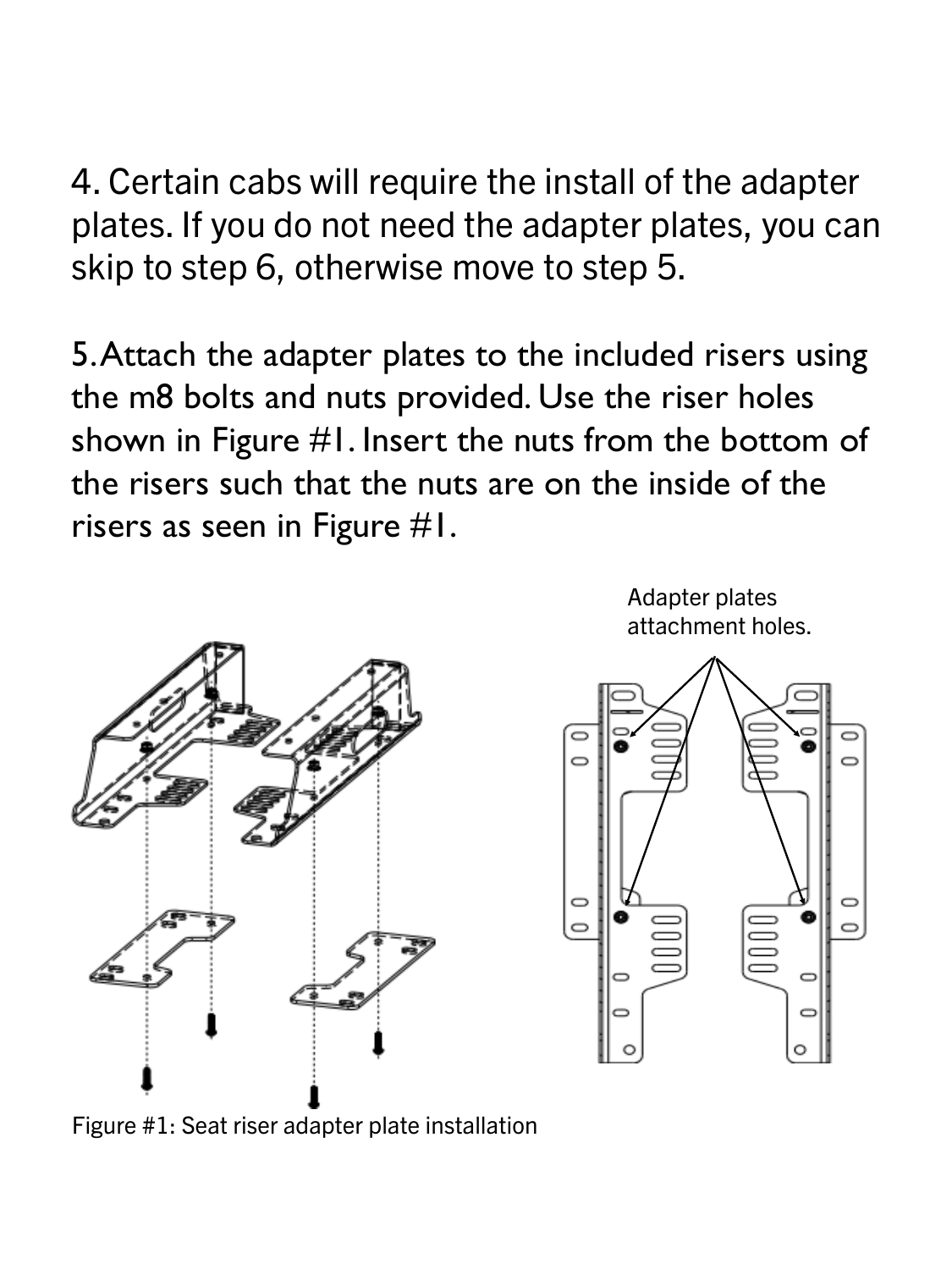6. Attach and bolt the risers from the conversion kit onto the same six locations as original risers.

7. Take the ICP bar and attach in the location show in Figure#2. Use the 7/16 short bolt. You will have to pull the fabric down to get access to the attachment point.

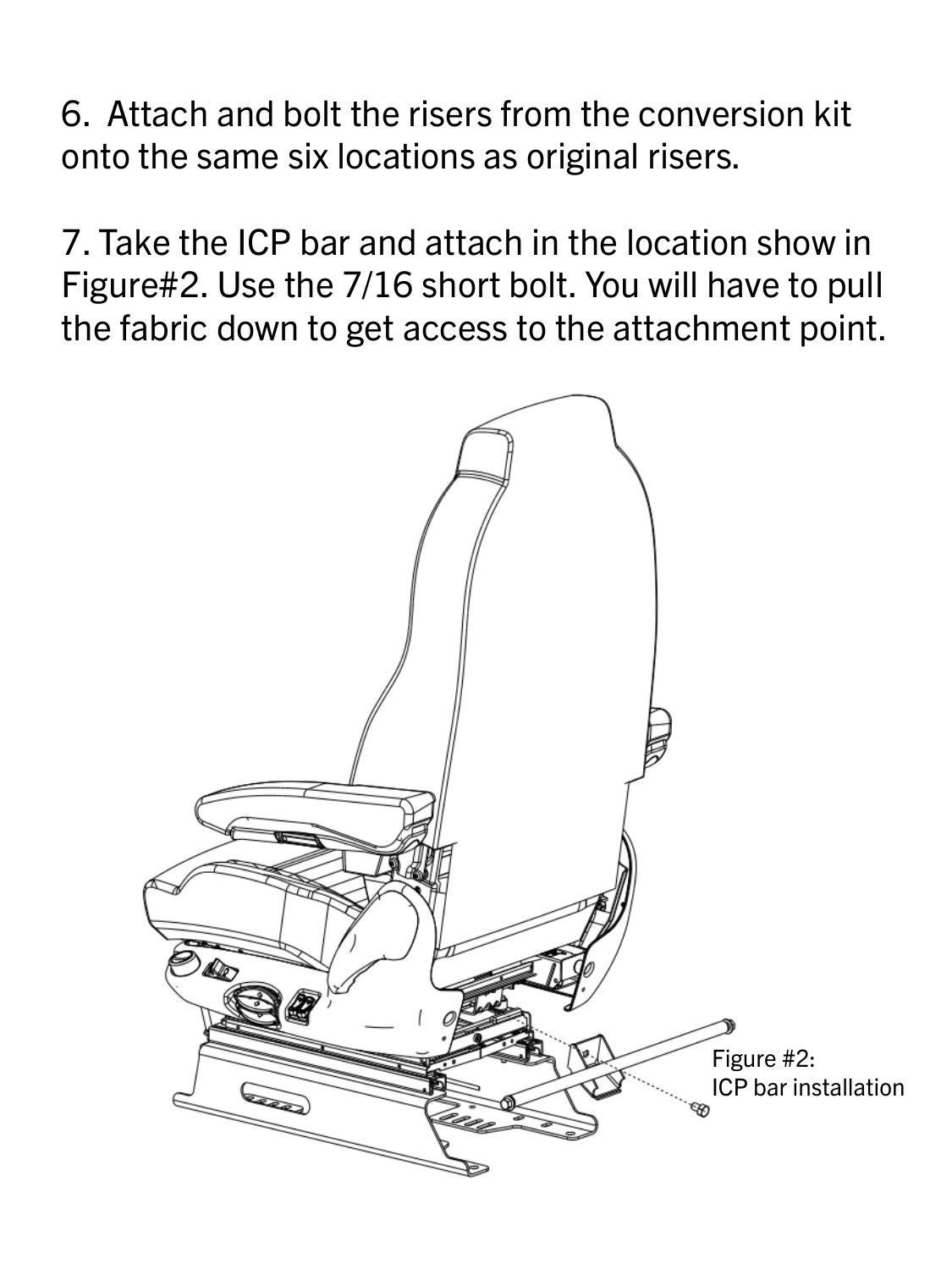8. If your installation requires seatbelt tethers, it is important to verify that the tethers are long enough to allow your new seat to achieve its full travel range. To verify the length, move the seat to the full forward, fully raised position. If the existing tethers are too short to reach the floor attachment points, adjustable tethers should be obtained and used.

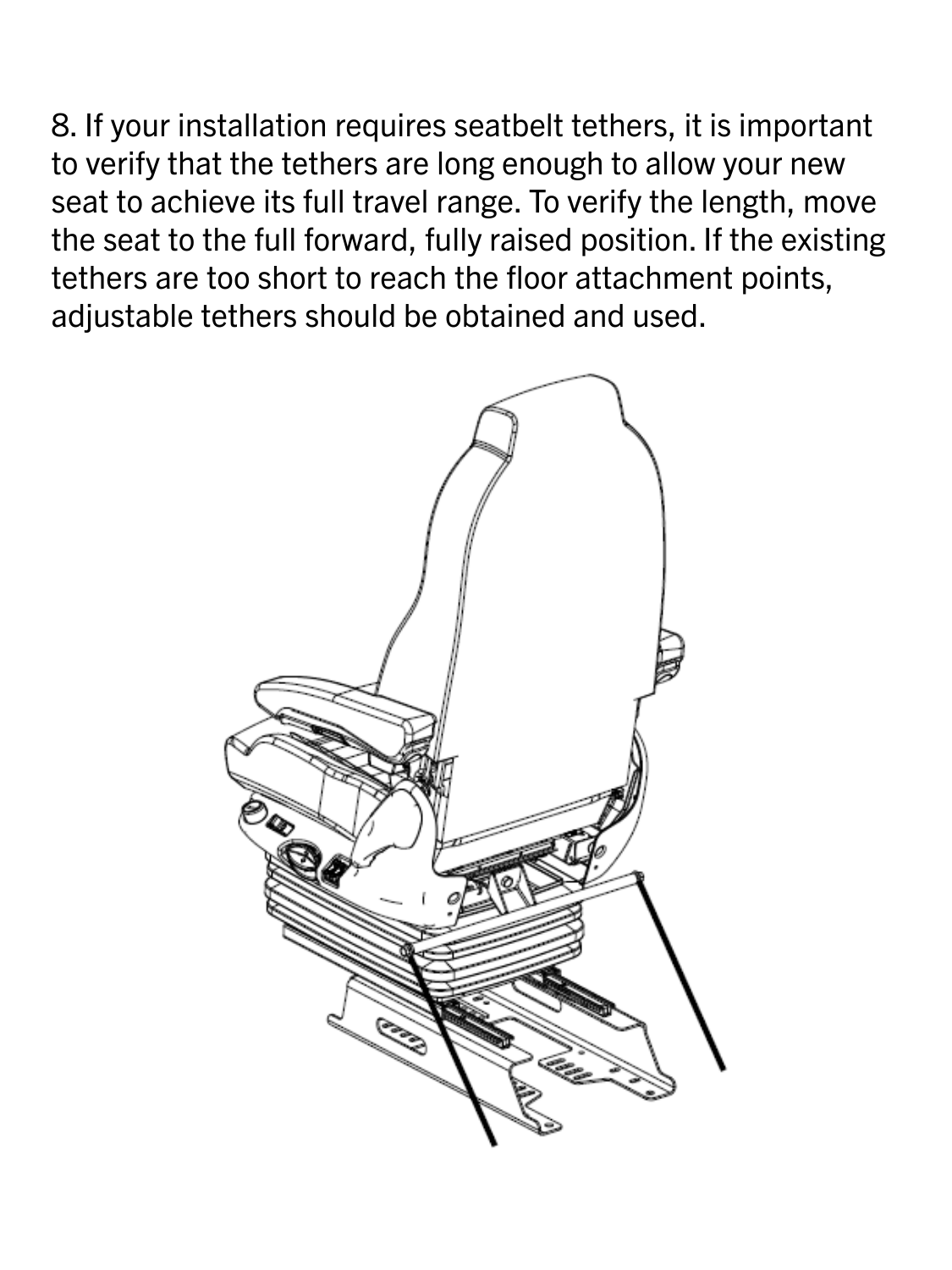9. Install seat to cab floor mounting locations. Pull the FOR/AFT adjustment bar up and push the risers into their furthest back position to ensure slide tracks are aligned before bolting. Using the existing seat mounting bolts with the washers (provided). Position washers on the top side of the seat risers, as shown in Figure #3. Then secure the risers to the cab floor by fastening the bolts to the cab floor. These bolts should be torqued to the cab manufactures specifications.



#### Figure #3: Bolting risers to cab. Note: your cab may use different riser holes then the ones shown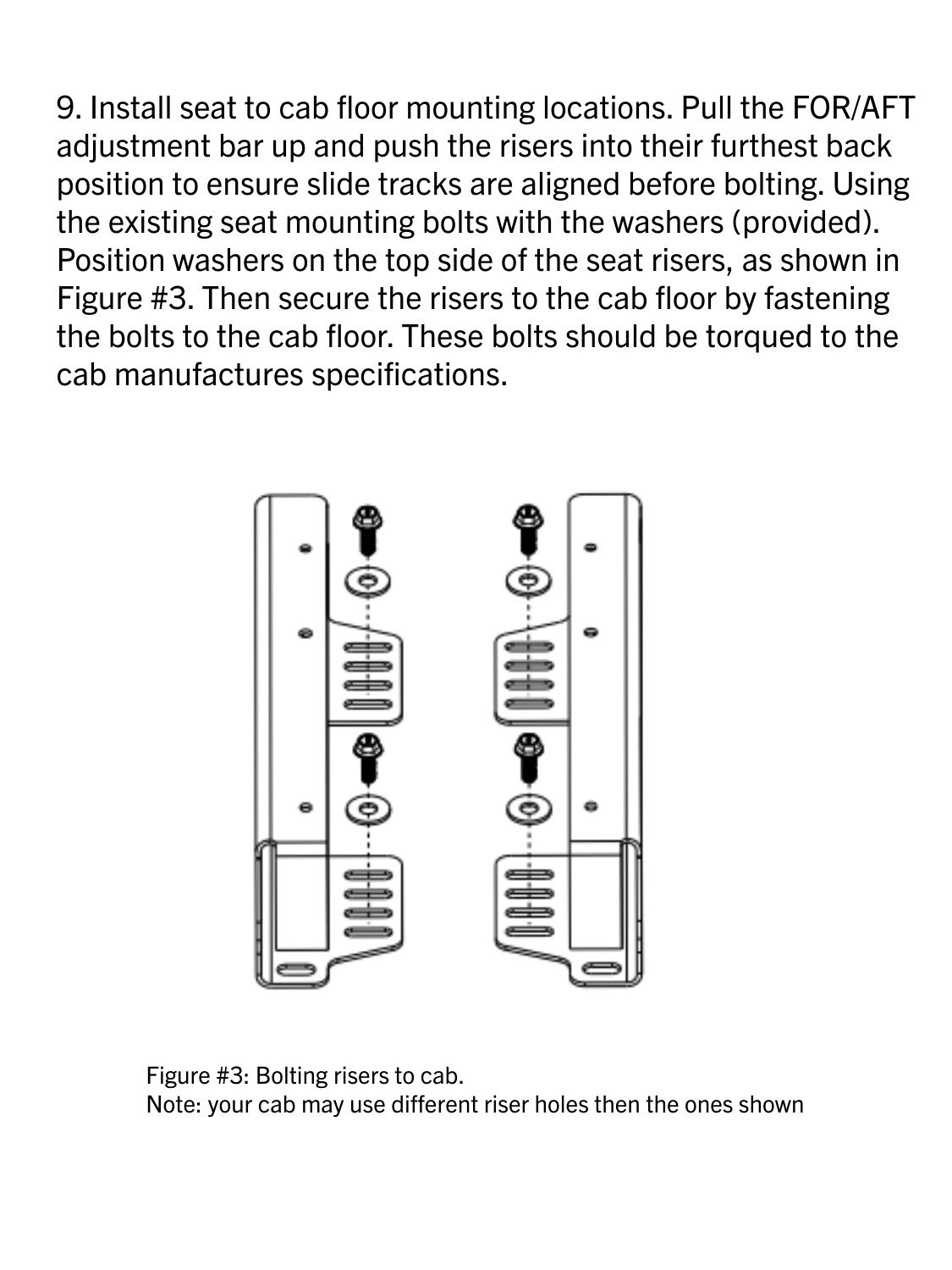10. Attach existing belt buckle and tethers to ICP bar on the correct side of the seat, right side for drivers and left side for passengers. Position buckle at approximately a 45-degree angle from horizontal and tether facing opposite it, as shown in figure. Securely fasten the tether and buckle to the ICP bar using one of the two 7/16 long bolts. Remove the included buckle. This can be done by removing the circular cover as shown in Figure #4 then unbolting the buckle using a T50 Torx head.



#### Figure #4: Right side view of seat showing buckle and tether attached to ICP bar.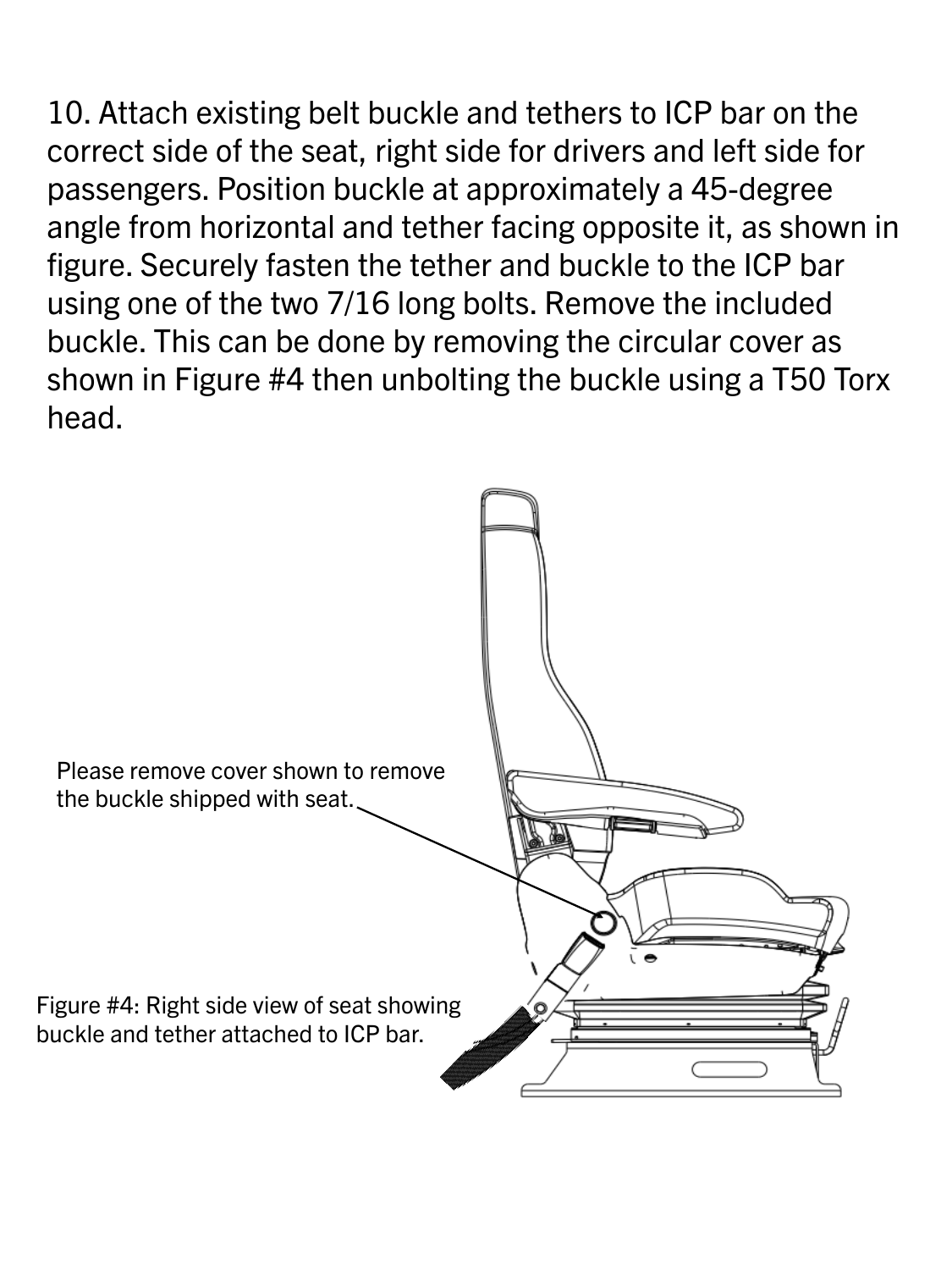11. Attach existing lap belt anchor and the remaining tether to ICP bar on the correct side of the seat, left side for drivers and right side for passengers. See figure #5. Securely fasten the belt anchor and tether to the ICP bar using the remaining 7/16 long bolt (provided) Now skip to Step 14.



Figure #5: Attachment of the lap belt anchor to the ICP bar.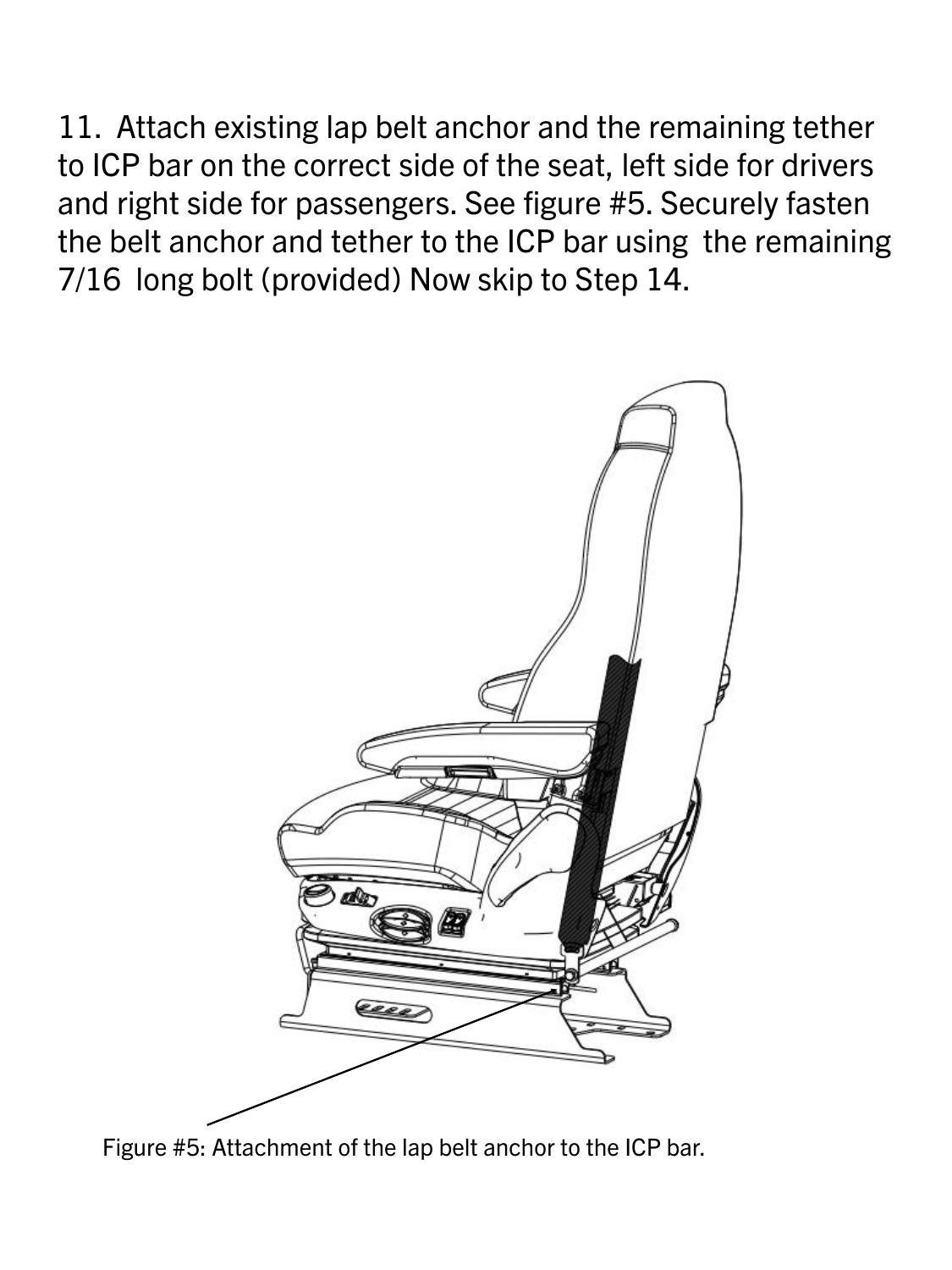12. Install seat to cab floor mounting locations. Using existing seat mounting bolts with the washers (provided), fasten the bolts to the cab floor. These bolts should be torqued to the cab manufactures specifications.

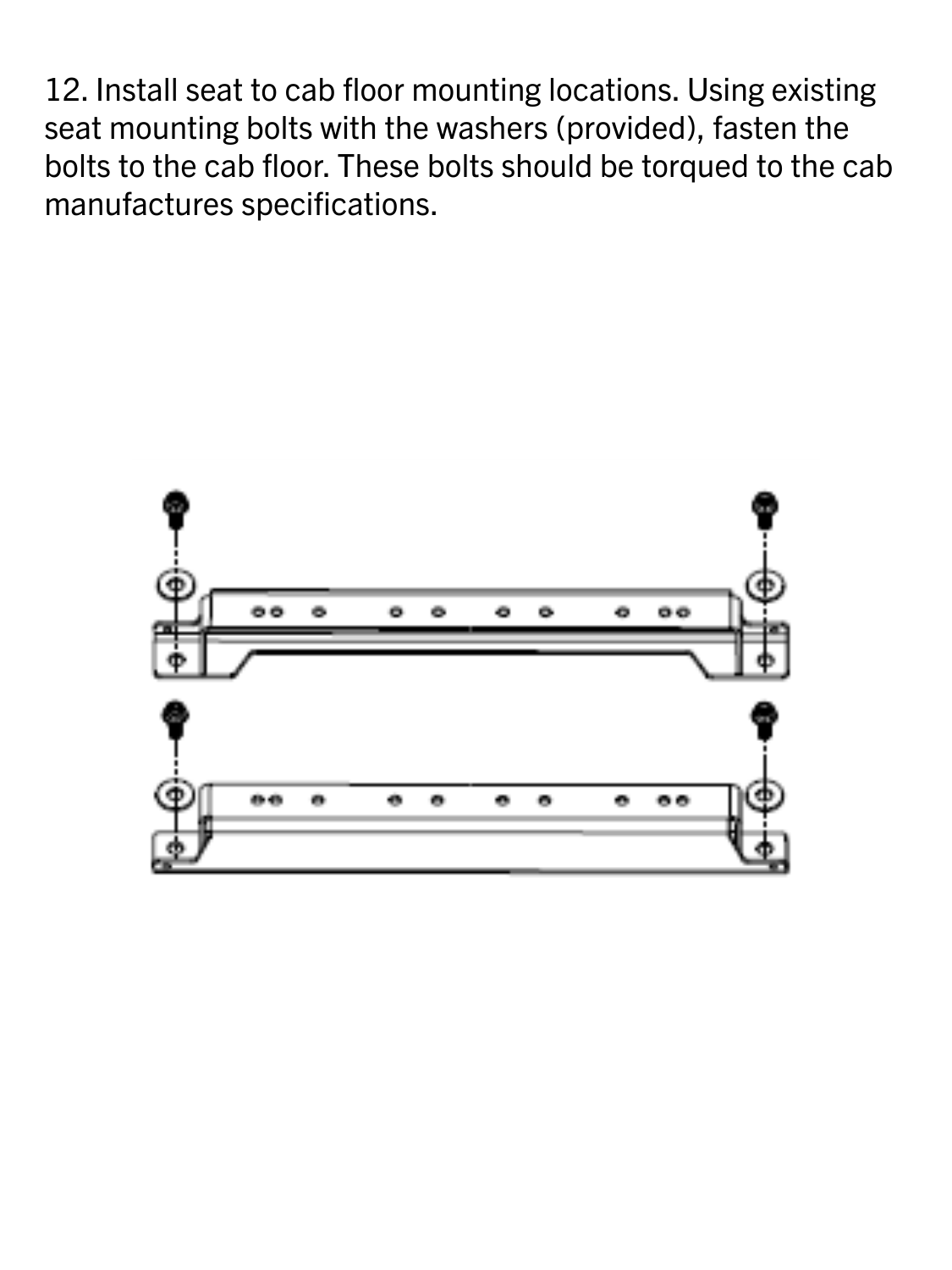13. Attach existing lap belt anchor to the anchor point correct side of the seat, left side for drivers and right side for passengers. See Figure #6. The mounting bolt is accessed by raising the recline adjustment handle. Tightly secure using the M12 bolt from the previous seat.



#### Figure #6: Anchor point for 2.1m cabs (access under recliner handle)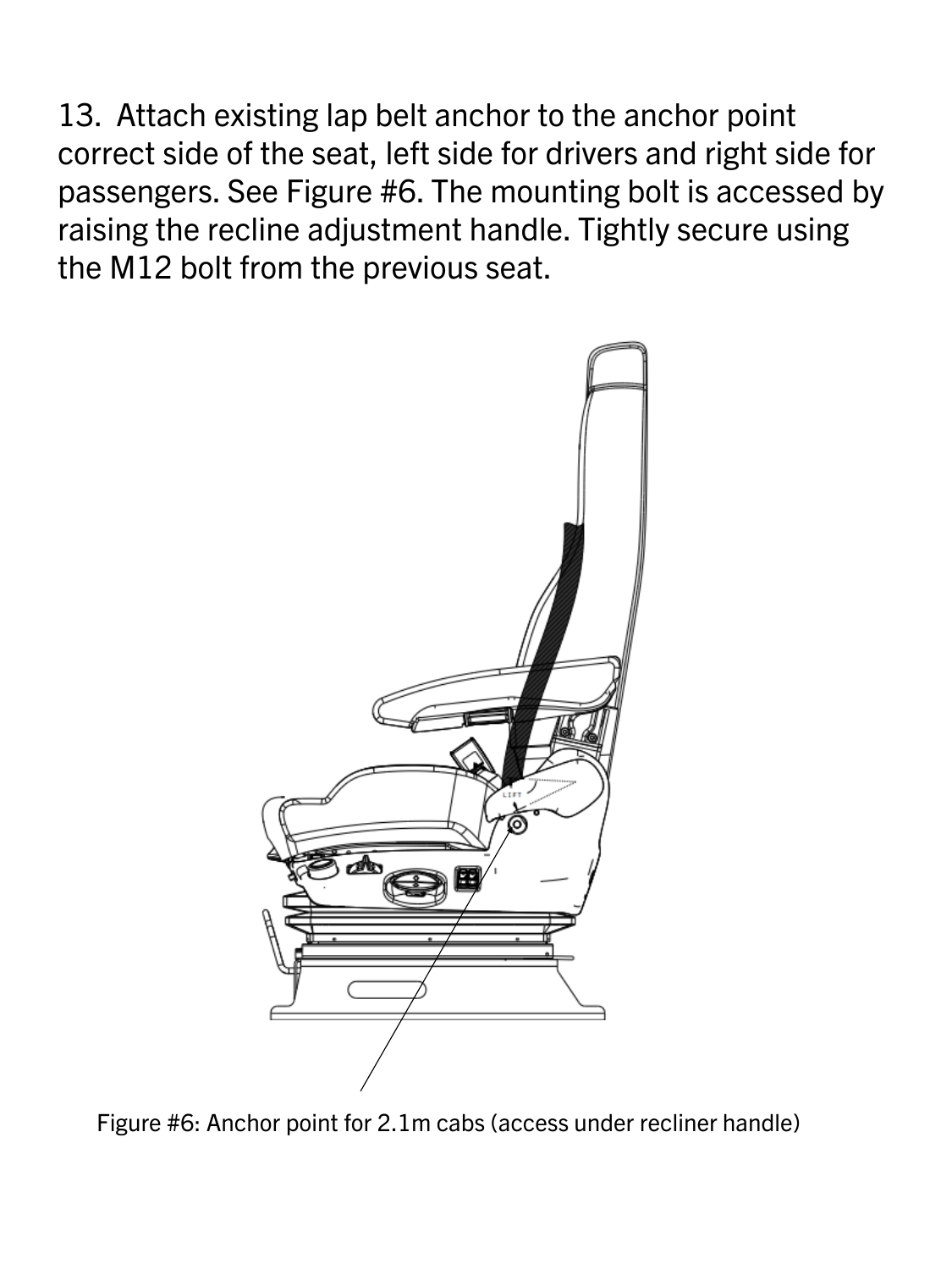14. Attach the truck cab air line to the black air line found at the rear of the seat, see Figure #7. Make air line connections using standard DOT approved fittings. Check air line connection for leaks.

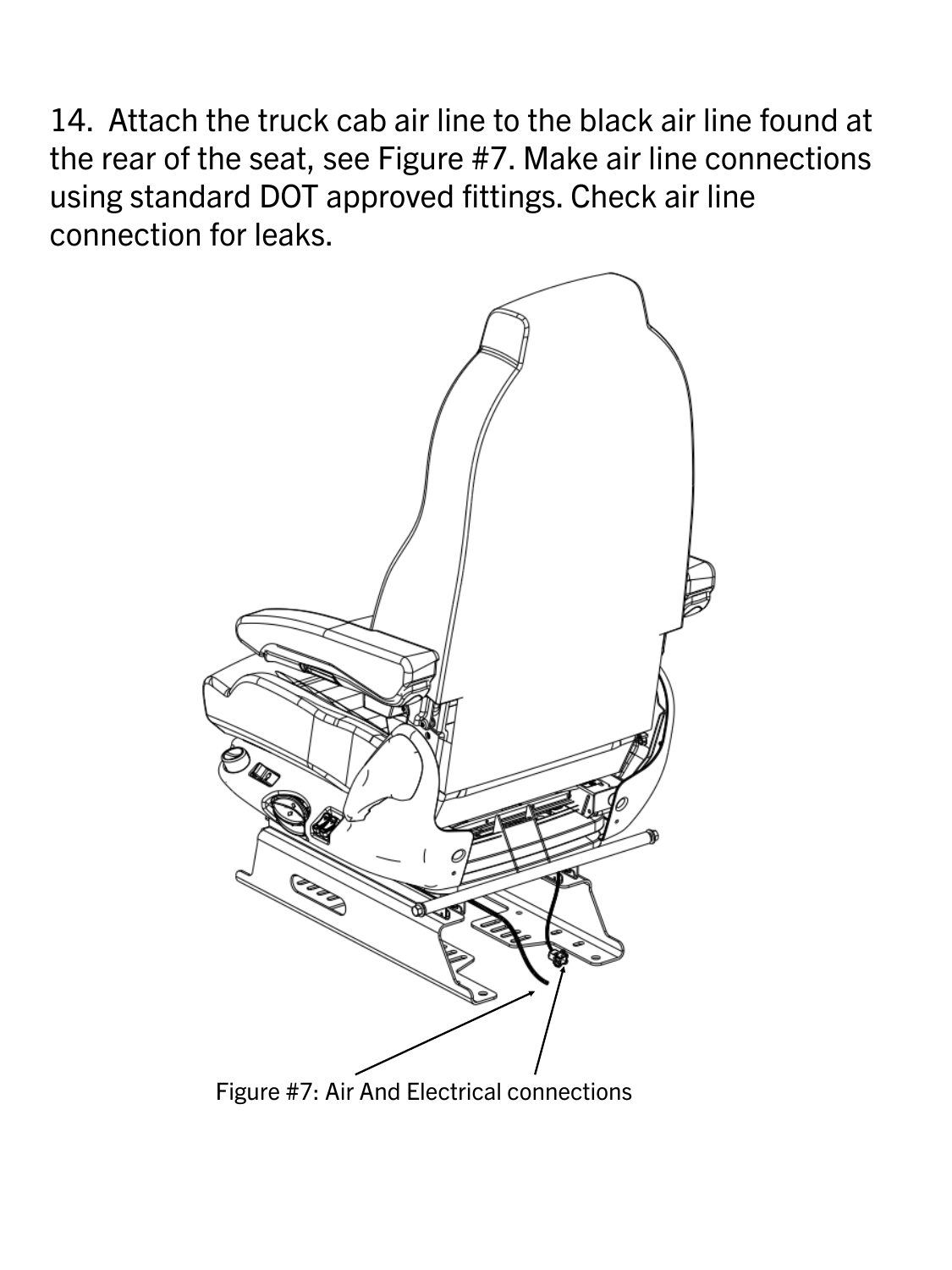15. If your new seat does not have an electrical harness, you can skip this step. Certain cabs may have the female terminal for the connector shown in figure #8. If your cab does have that terminal, then simply attach the two connectors. If your cab does not have this connector you are going to have to cut the connector off of the seat's harness and connect the power (red) and ground (black) wires to a 20-30A ignition tied slot in the fuse panel.

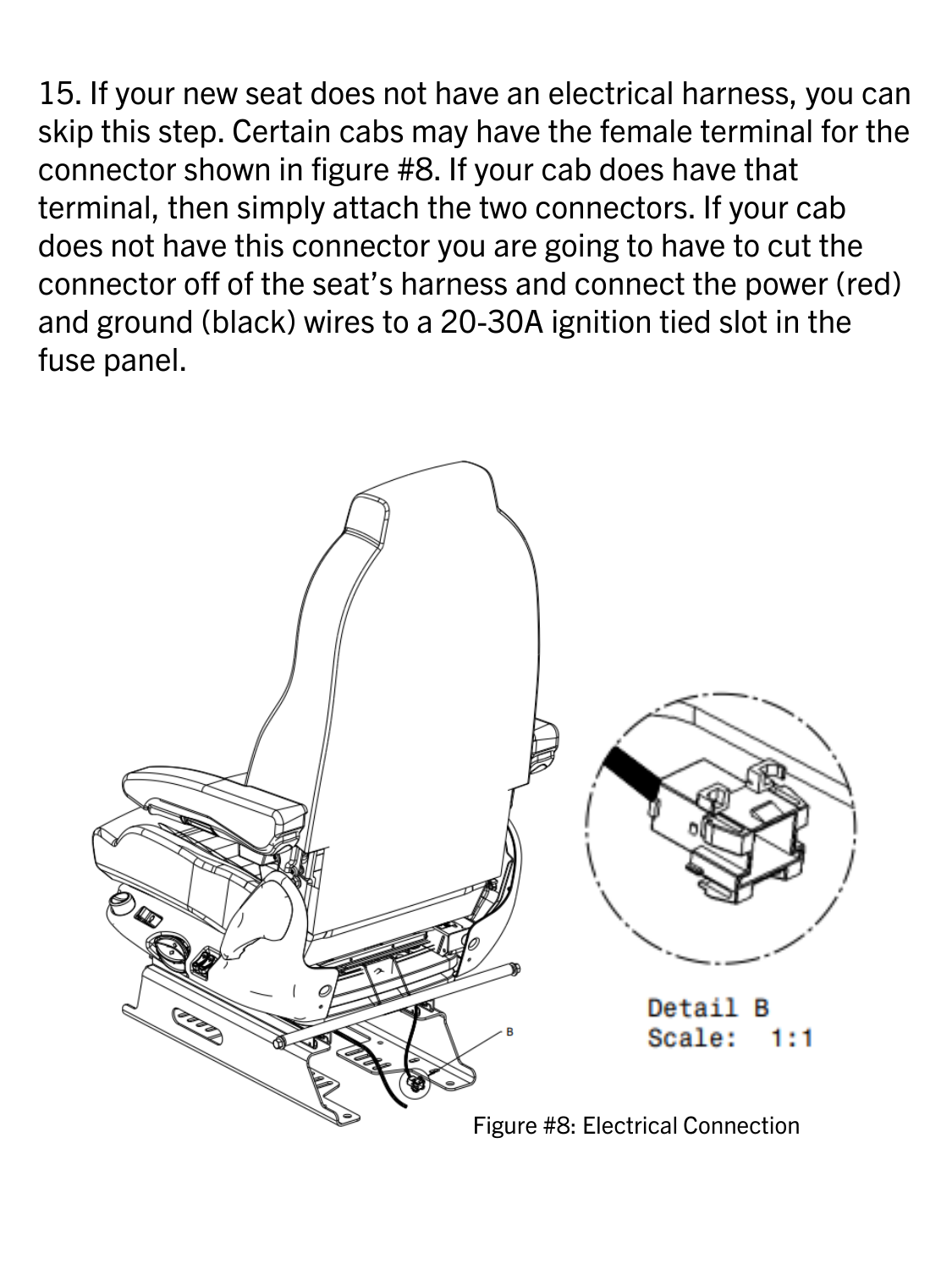16. If your seat comes with armrests you are going to have to reveal the armrest bolt mounts on the seatback. This can be done by hammering on the bolt mounts, effectively punching holes in the trim or cutting an X over each bolt mount then pushing them out of the trim to revel the holes. Once the mounts are revealed securely attach the armrests with the included m8 bolts. See Figure #9 below for approximate location of the mounts.



#### Figure #9: Armrest mount locations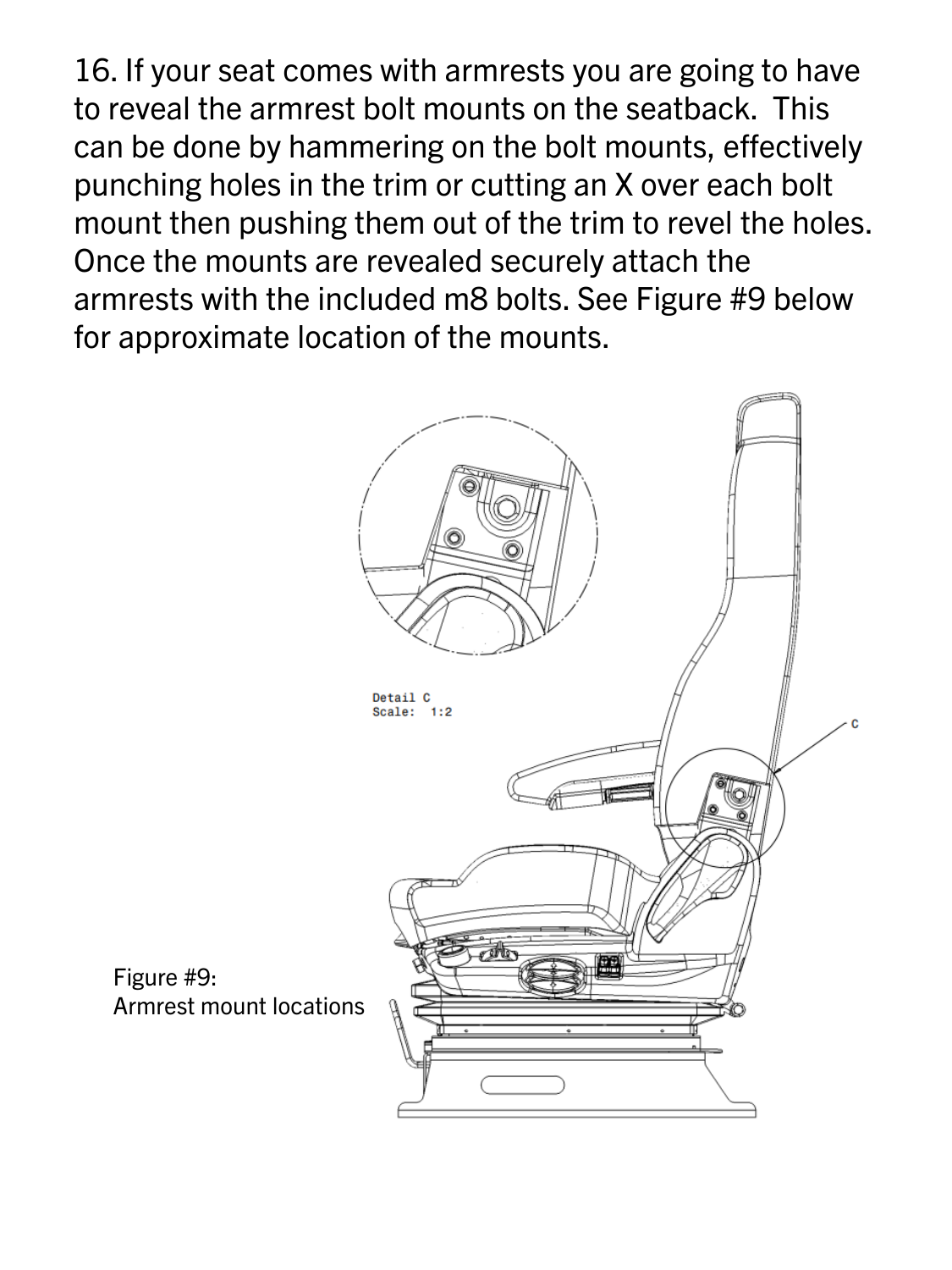17. Once installation is complete, check seat functions: Seat functions can be found on this and the next page.

TILT Lift Handle to tilt the seat cushion and back.



HEIGHT ADJUSTMENT Pull lever up or down to adjust the height of the seat.

SUSPENSION DAMPENING Move lever to make suspension firm (forward) or soft (rearward).

QUICK DOWN WITH MEMORY Push button down until it locks, and the seat will go full down. When you return to the seat, push the button and release it, and the seat will return to the previously set position.

FORE/AFT ISOLATOR Engages seat cushion isolator. Down - Unlocked. Up –Locked.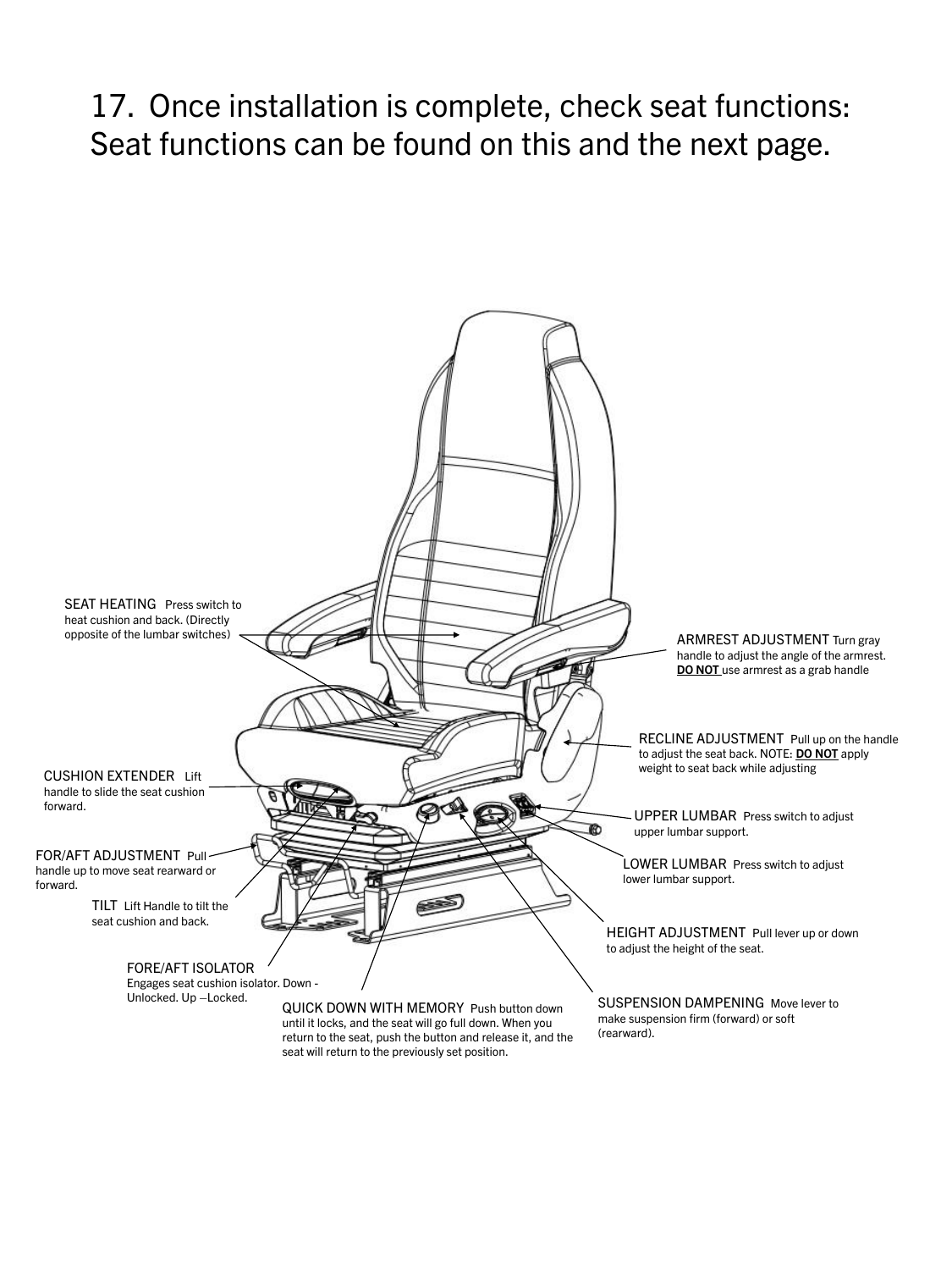For additional information, contact: GRAMAG Truck Interior Systems 470 East High Street London, Ohio 43140

> Phone: 740-490-1000 Toll Free: 866-247-2624 Fax: 740-490-1038 E-mail: info@gramag.com

## GRAMMAG - truck interior systems